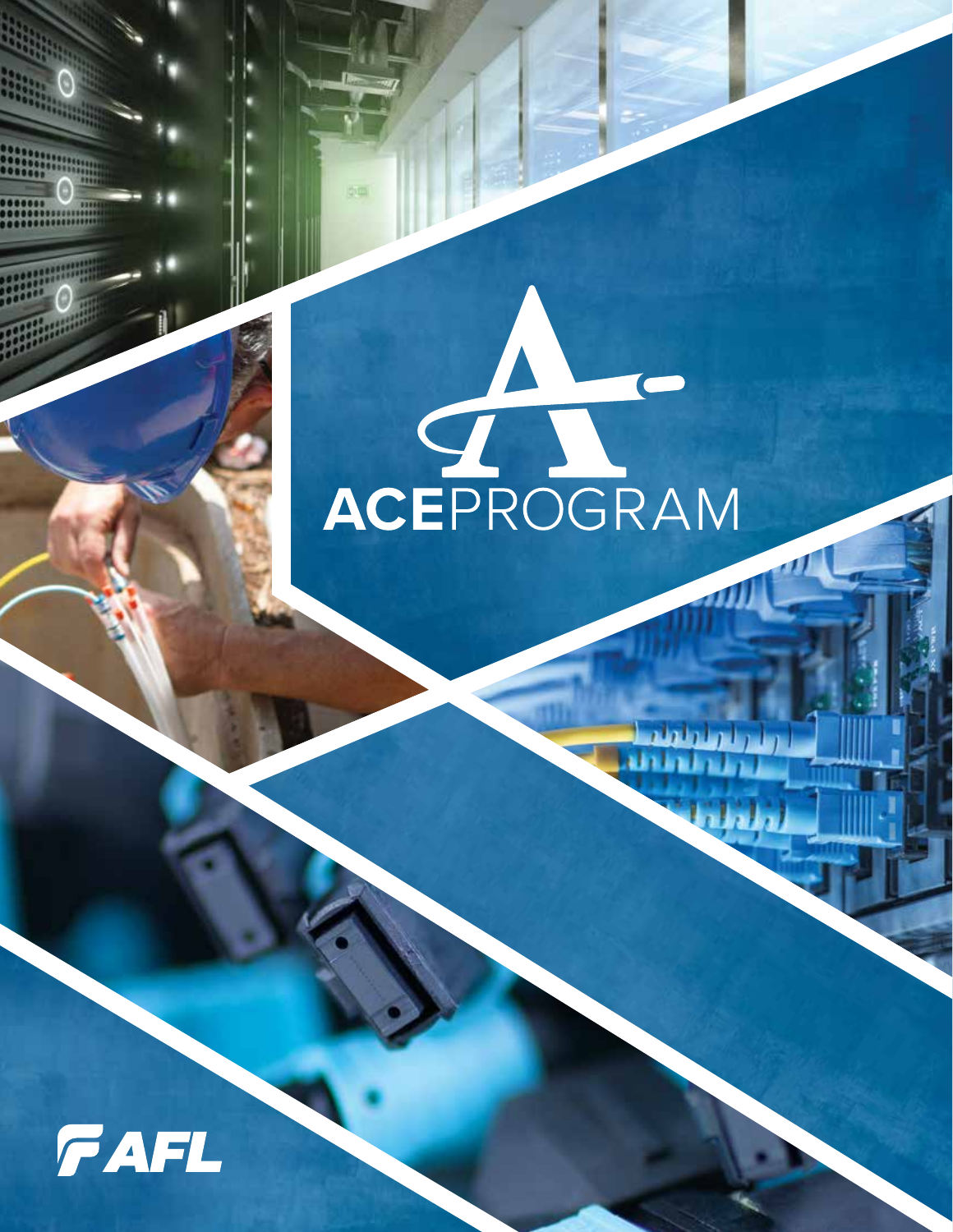# **OVERVIEW**

AFL is a market leader in developing and manufacturing fiber optic solutions for a wide variety of industries and applications. AFL was also the first fiber optics company to offer a lifetime warranty on end-to-end fiber optic systems. We carefully select system integrators that insist on the same quality of workmanship that we do at AFL. By doing so, we have built a network of AFL Certified Expert (ACE) Installers that design and install AFL fiber optic systems.

As a technician certified by AFL as an ACE Installer, you will enjoy the confidence of designing and installing an AFL system that will fit the unique needs of each customer, as well as provide the piece of mind that a lifetime warranty offers. This, coupled with individual technical support offered by AFL, will clearly differentiate you from your competition.

AFL offers our ACE Installers extensive hands-on training that will help you to better understand the products we manufacture, as well as to develop critical fiber optic knowledge and installation practices. After your training is complete, you will have all of the necessary tools to design and install a complete AFL system that will be warranted for life.

ACE Installers are a very important component of the lifetime warranty we offer. We carefully select partners that are as stringent about quality workmanship as we are at AFL. As an ACE Installer, you can separate yourself from the competition by offering great products with the best warranty in the industry.

# HIGHLIGHTS

FAFL

ACE Installers are eligible for a discount on AFL brand fusion splicers and Test & Inspection equipment of 10% off distribution pricing.

- **• Leading Edge Technology** Better understanding of fiber technology in addition to updates of new technology development to make sure you stay ahead of your competition.
- **• Single Source Fiber System Supplier** One company to go to for all your fiber and technical support needs.
- **• Industry Standard 25-Year Performance Warranty** Written around performance standards to give your customers peace of mind for the 25-year design life of their fiber installation.
- **• Fiber Training, Design and Support** After attending our 2-day, hands-on training you will become more proficient in designing, installing and testing a fiber system.
- **• New Specialized Certifications** Opportunity to achieve new accreditations such as eABF (air jetted solution).
- **• BICSI Credits**

ACE Training programs are BICSI certified and qualify for BICSI CEC (Continuing Education Credits).

**• Engineering Support**

An Engineer on Call to help you better understand any technical issue so you can determine the solution that best fits each customer's needs and applications.

**• Marketing Incentives**

Gain access to the power behind the AFL brand, including being listed on AFLglobal.com as an ACE Installer.

**• Rebate Program**

Earn rebates based on AFL product purchases through an authorized distributor.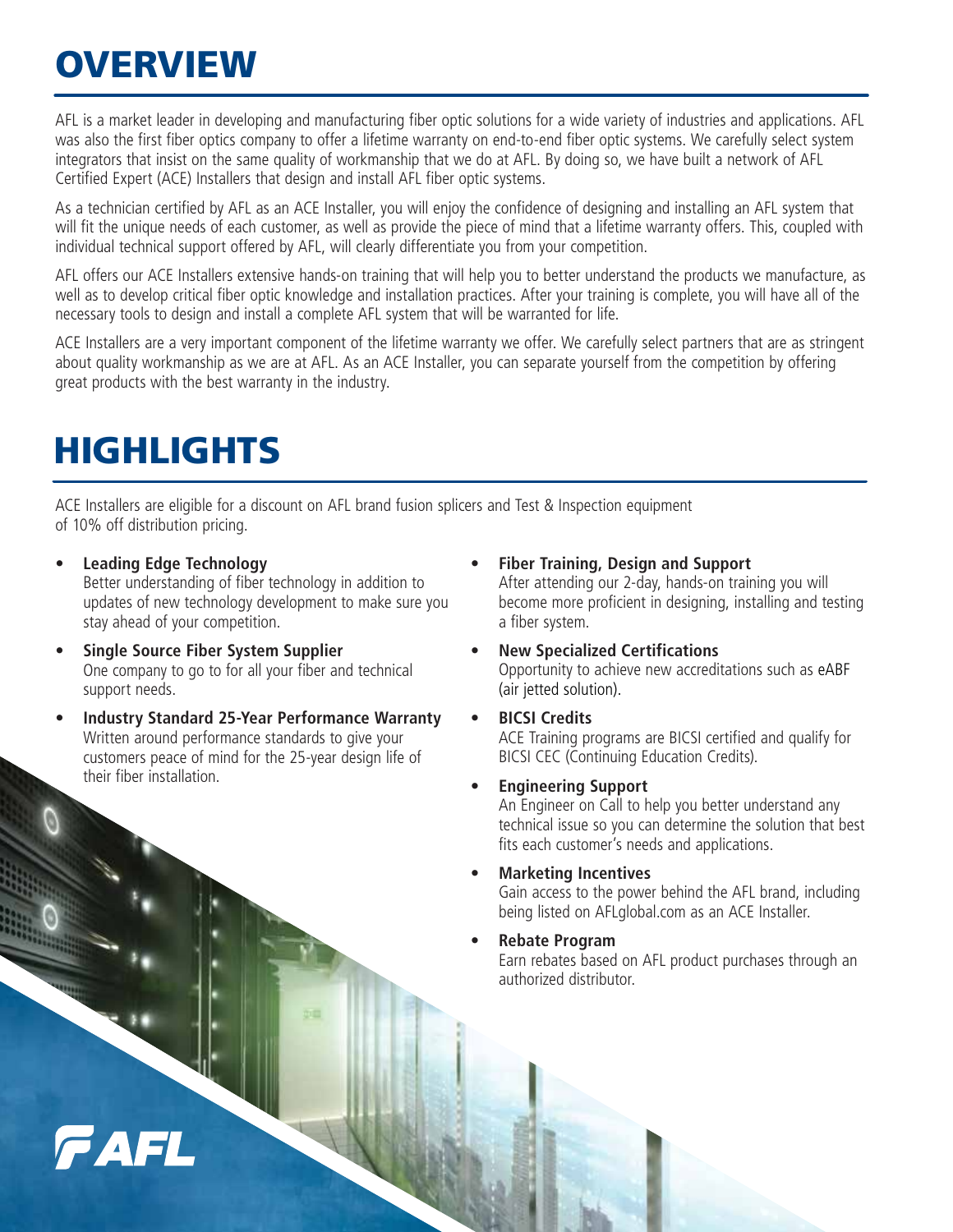# REBATE PROGRAM

The ACE Program rewards ACE Installers with rebates for purchasing and installing AFL systems or products. Purchases of single-mode OSP loose tube cable, fusion splicers, and Test & Inspection products are excluded from rebate.

The rebate schedule is as follows:

| <b>Sales</b>               | <b>Qualified Rebate</b> |
|----------------------------|-------------------------|
| \$0 to \$50,000            | $0\%$                   |
| \$50,001 to \$100,000      | 3%                      |
| \$100,001 to \$250,000     | 4%                      |
| \$250,001 to \$400,000     | 5%                      |
| \$500,001 to \$650,000     | 6%                      |
| \$650,001 to \$800,000     | 7%                      |
| \$800,001 to \$1,000,000   | 8%                      |
| \$1,000,001 to \$1,250,000 | 9%                      |
| $$1,251,000+$              | 10%                     |

Lifetime is defined as the System Design Life which is 25 years.

## **Rebate Distribution Models**

- 1. Credit toward AFL product purchases must be through an approved AFL distributor.
- 2. Cash payout (check) will be issued at 50% of rebate value.
- 3. A portion of the rebate may be used for training with Light Brigade.

## **Other Specifications:**

- 1. Rebate is payable for any continuous 12-month period.
- 2. ACE Installer must submit invoices every 6 months for qualified AFL product through approved AFL distributors to the designated AFL Regional Sales Manager.
- 3. Rebate is calculated on the purchase price from an approved distributor on eligible products.
- 4. Rebate may be used for further purchases of AFL products and additional training.

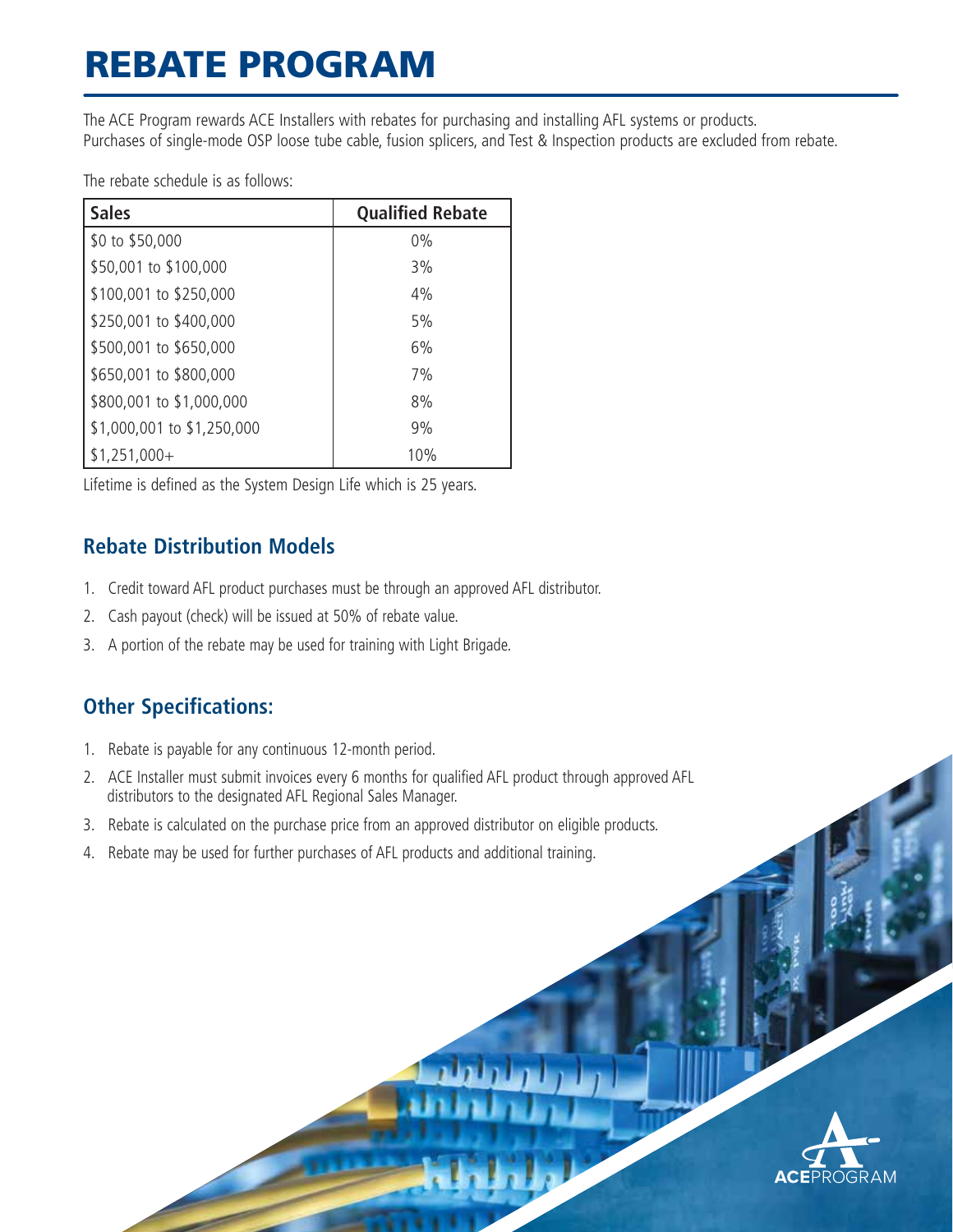# TRAINING

ACE Installers can design, install and warrant an industry leading AFL Certified System. The system will be warranted for life against defective materials. Each contractor must complete an ACE Application form, submit a company profile, and identify the distribution channels used to purchase AFL products. After submitting the required information, AFL will review and determine whether the two companies would benefit mutually from the partnership. Upon approval by AFL, each ACE Installer will complete a two-day training course. The outline is as follows:

#### **1. History of Fiber Optics**

#### **2. Fiber Optic Transmission Theory**

- Structure of the optical wavequide
- Mechanical properties of optical fiber and coatings
- Total internal reflection
- Fiber types
- Basic fiber parameters

#### **3. Fiber Manufacturing**

- Laydown
- Consolidation
- Draw

#### **4. Fiber Optic Cable Design**

- Terminology review
- Design objectives
- Classes of fiber protection
- Loose buffered cable
- Tight buffered cable
- Other cable solutions

#### **5. Fiber Cable Placement Overview**

- Comparison of optical fiber and metallic media installation concerns
- Basic installation parameters
- Fiber and buffer color code
- "Pre-pull"
- Short indoor runs
- Long outdoor runs
- "Post-pull"
- Enterprise eABF cable jetting equipment parameters

#### **6. Fiber Termination and Connectorization**

- Function of fiber connectors
- Fiber connector types and applications
- Fiber connector end polish and reflectance
- Field installation
- Factory termination
- Techniques for installing factory terminated solutions
- Techniques for field installation
- Field installation critical steps
- eABF cable termination and fan-out steps

#### **7. Fiber Splicing**

- Applications for splicing
- Selection of splice hardware
- Selection of splice solution
- Types of fusion splicers

#### **8. Field Testing and Troubleshooting**

- Basic fiber optic field tests
- Basic visual/continuity check
- Applications of the attenuation test set
- Use of the light source and power meter
- Applications of optical time domain reflectometer (OTDR)
- Generating an OTDR baseline trace
- OTDR trace interpretation

#### **9. Standards and Codes**

- Definitions of standards and codes.
- Hierarchy of U.S. standards committees and international standards
- Key U.S. standards
- Code Organizations
- Scopes of U.S. Codes
- Fire code listings on optical fiber cables
- Introduction to standards and codes reference material
- **10. System Design Loss Budgeting**
- **11. Wrap-up and Review**

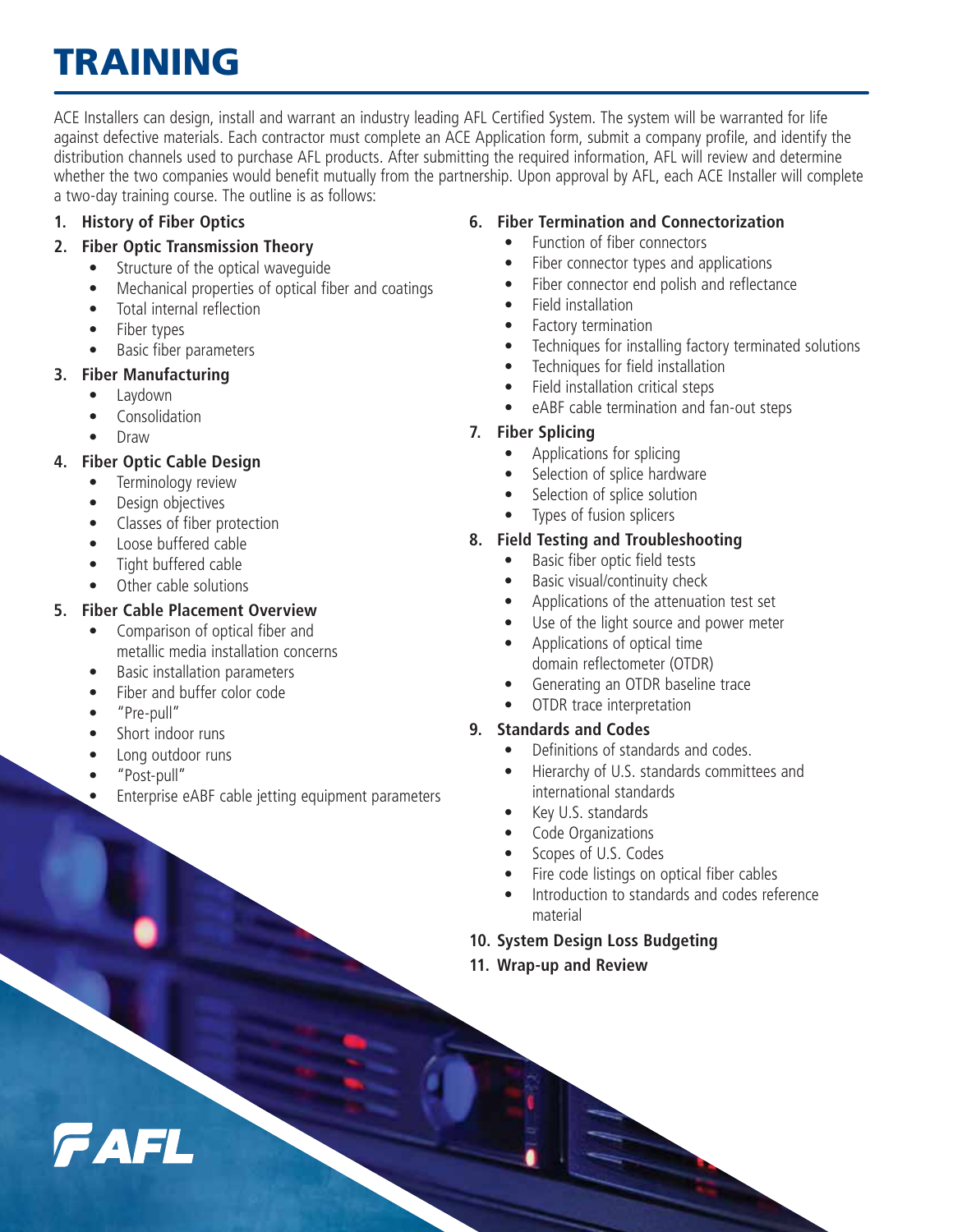# REQUIREMENTS

Members of the ACE Program are required to adhere to the following requirements:

## **Member Profile**

Prior to becoming an authorized member of the ACE Program, installers must complete the member profile and required documentation such as insurance and bonding requirements.

#### **Contract**

Approved members must have an official of the company sign the ACE Contract.

## **Multiple Locations**

ACE Program certification is completed for a specific location. In the event the installer has multiple locations, each location that desires membership must complete the applicable ACE training requirements.

## **Training**

Installers seeking membership in the ACE Program must attend specific AFL technical training courses. This includes any desired specialized training such as eABF accreditation.

## **Continuous Training**

AFL will review the certification of each ACE Installer every 18 months. If additional or new technicians need certification, a training class may be required.

#### **Qualified Personnel**

In order to qualify for the ACE Extended Warranty Program, qualified personnel must be on-site during installation.

#### **25-Year Warranty Program**

ACE Installers may submit qualifying projects for AFL's 25-Year Warranty Program. Project documentation must be reviewed under the signature of a registered ACE Installer. If approved, AFL will issue an Extended Warranty Certificate and warranty registration number.

#### **Membership Renewal**

ACE membership is renewed every 18 months. Per the terms of the ACE Contract, AFL reserves the right to terminate membership for any of the following reasons:

- Failure to complete continuous training requirements
- Violation of the ACE Contract
- Violation of AFL's standard installation procedures
- Complaints from end-users regarding the installer's performance
- Annual purchases of less than \$50,000

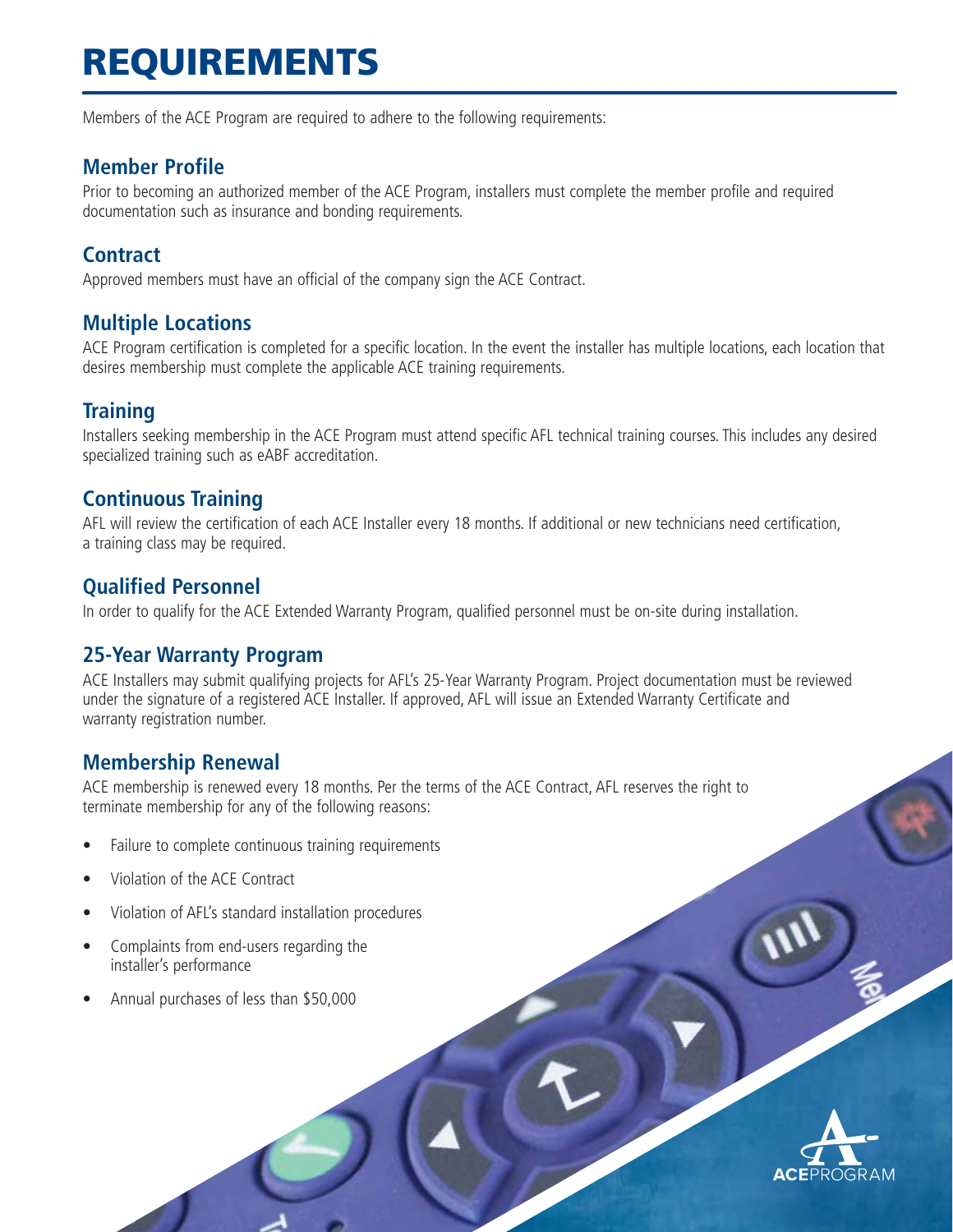# CANDIDATE APPRAISAL

All new ACE Installer applicants will be required to submit an application online at: **[AFLglobal.com/Apply-for-ACE](http://AFLglobal.com/Apply-for-ACE)**. Information requested is provided below.

## **General**

- AFL Representative
- AFL Regional Sales Manager

## **Contractor Information**

- Company Name
- **Address**
- Phone
- Company Contact
- Contact Phone
- Contact Email

## **Design and Installation Staff Information**

- Number of Designers (including estimators)
- Number of RCDD designers
- Number of RCDD-LAN designers
- Number of Technicians
- Number of Installers

FAFL

- Number of BICSI Certified Level 1 Installers
- Number of BICSI Certified Level 2 Installers

## **Company Certification Information**

Is your company currently a certified installer for:

- Siemon
- Corning
- NORDX
- Mohawk
- CommScope
- **Ortronics**

## **Commercial Evaluation**

- Number of years in business at this location
- Number of employees at this location
- Bonding Limit
- Minority Certification-If certified, by whom?
- Number of years installing fiber optic cable
- Number of years performing fiber optic termination Estimate number performed in last 12 months
- Number of years performing mechanical splicing Estimate number performed in last 12 months
- Number or years performing fusion splicing Estimate number performed in last 12 months
- What is your primary CAD software package?
- Do you use other CAD software packages?
- List and describe any other fiber optic training courses that the technicians and installers have completed in the past two years. Also describe the level of fiber experience of the installers and technicians have collectively.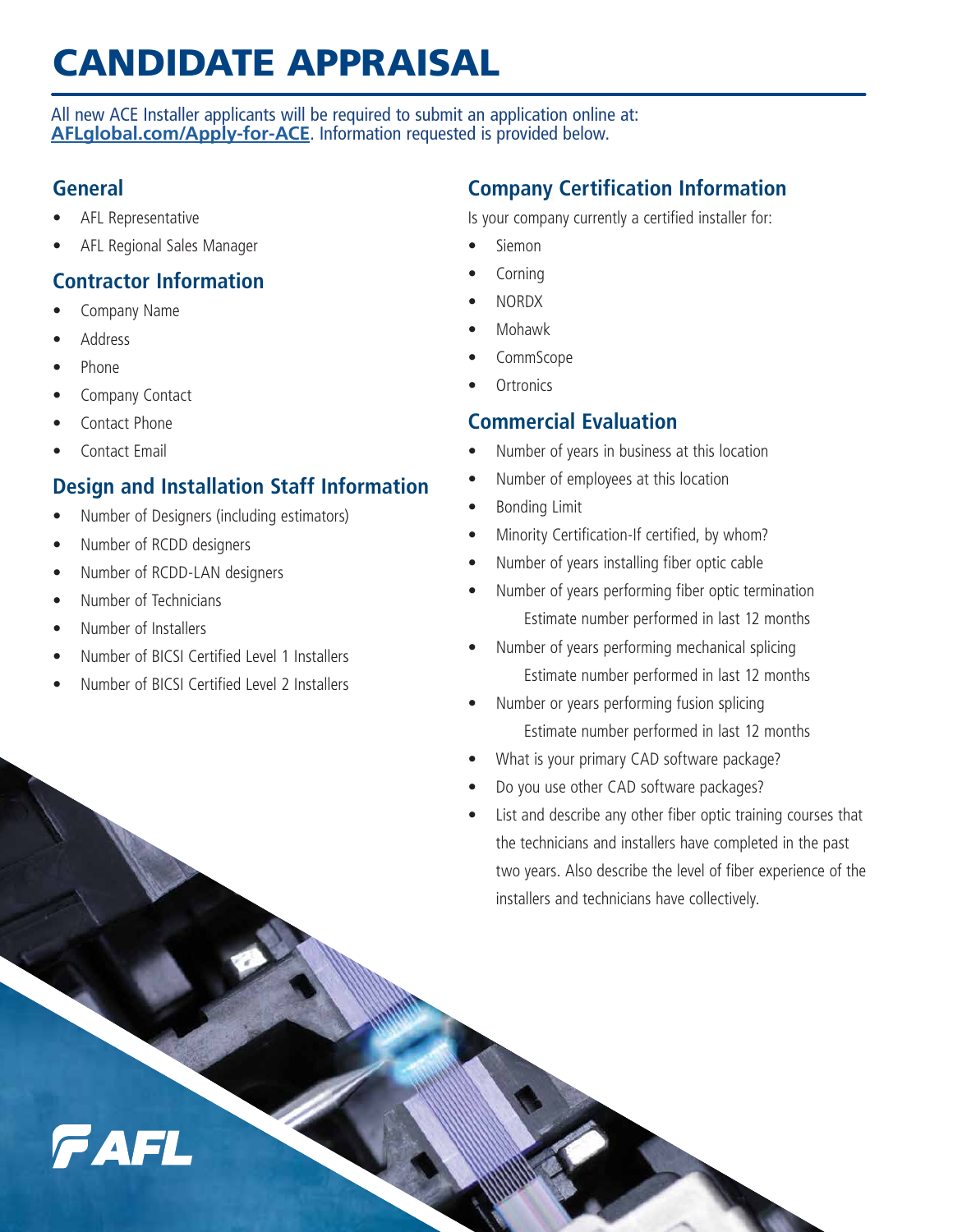# CANDIDATE APPRAISAL

- List the geographic areas in which the company plans to promote AFL fiber optic products.
- List the industries and/or vertical markets where the company plans to target its sales efforts.
- List at least three specific strategies and tactical action plans that will be utilized to achieve the projected AFL sales commitment.
- List three past or current customers the company has installed fiber for and three potential customers gained through ACE Installer certification.
- As an ACE Installer, what is the company's expectation from AFL and what can the company contribute to the partnership?
- Why does the company want to be an ACE Installer?

## CERTIFICATION REQUIREMENTS

- Prior to installation, a Project Registration Form must be completed and submitted to AFL for approval.
- A list of the ACE Installers that were on the job site.
- As-built drawings
- Loss measurement results must be submitted to AFL in computerized form using AFL Test Equipment or equivalent and signed off by an authorized ACE Installer. All AFL systems will be installed according to the following commercial building standards; ISO/IEC 11801, TIA/EIA 568-A, TIA/EIA 568-C3, TIA/EIA 569, TIA/EIA 526, TIA/EIA 758, TIA/EIA 606 and TIA/EIA 607.
- Lifetime Warranty Form must be submitted to AFL within 60 days of project completion. AFL reserves the right to inspect all warranted installations.

# GETTING STARTED

AFL is proud to offer the ACE Program to qualified installers. For over 10 years, we've worked with leading contractors across the U.S. to build fiber optic systems that are unmatched. Our network of installers is recognized for superior workmanship and industry knowledge.

With the ACE Program, you enjoy leading edge technology and a single source fiber supplier. A 25-year design life on the installation coupled with expert training, design, engineering and support, makes the ACE Program the best available today. Even better is the opportunity to earn lucrative rebates up to 10% on products!

Choosing to become a part of our program is one that will truly differentiate you from the competition. To learn more, talk with your AFL Regional Sales Manager. To get started on the application process, visit our website at [www.AFLglobal.com/ACE.](http://www.AFLglobal.com/ACE)